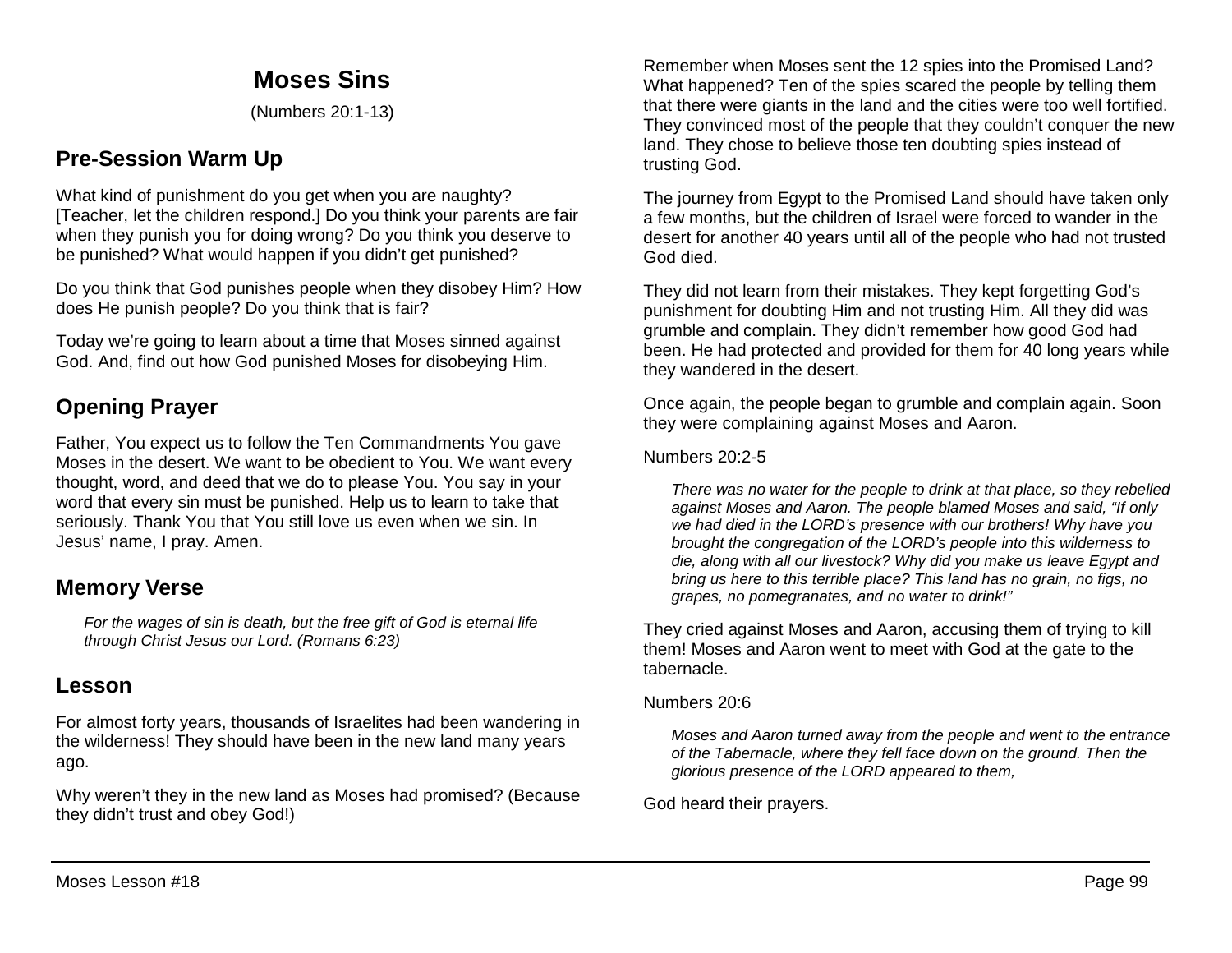#### Numbers 20:7-8

*and the LORD said to Moses, "You and Aaron must take the staff and assemble the entire community. As the people watch, speak to the rock over there, and it will pour out its water. You will provide enough water from the rock to satisfy the whole community and their livestock."* 

What did God tell Moses to do? (Speak to the rock and tell it to pour out water.) Let's see if Moses did what God told him to do.

#### Numbers 20:9-10

*So Moses did as he was told. He took the staff from the place where it was kept before the LORD. Then he and Aaron summoned the people to come and gather at the rock. "Listen, you rebels!" he shouted. "Must we bring you water from this rock?"*

Moses got the rod and went back to the people and called them to come together at the rock. But he was very, very angry…

#### Numbers 20:11

*Then Moses raised his hand and struck the rock twice with the staff, and water gushed out. So the entire community and their livestock drank their fill.*

When you're angry you don't always think straight, do you? Moses was so angry he didn't speak to the rock as God had told him to do; he struck the rock with the rod, not once, but twice!

God loved the people so much he made the water gush out of the rock so that they and their animals could drink. But Moses had disobeyed God.

Do you think that God would have to punish Moses for disobeying Him? Yes! All sin must be punished. Let's see how God punished Moses for being disobedient.

#### Numbers 20:12

*But the LORD said to Moses and Aaron, "Because you did not trust me enough to demonstrate my holiness to the people of Israel, you will not lead them into the land I am giving them!"*

Not go into the Promised Land! After all those years of traveling over dusty sand! Moses must have wept many bitter tears. How he must have regretted not obeying God!

Even though Moses obeyed God many times before, God expected him to set an example for the people he was leading.

God expects you and me to set a good example to others, too. When you do naughty things, that brings disgrace to God's name. You are not being a good example to others. God wants you to lead others to Him.

Do you think that God loved Moses less for being disobedient? God still loved Moses even though he had sinned against Him. God loved him with a Father's love; just like he loves you.

There is always forgiveness with God. If you do anything that displeases God all you need to do is go to Him in prayer and ask Him to forgive you. Then you must stop doing those things that are not God pleasing.

You have to understand, that even though God forgives you for your sin, sin must be punished. There are consequences to your sin. Some sins have bigger and longer lasting consequences. For Moses, he was never allowed to go into the Promised Land.

Do you think that was fair of God? [Teacher, let the children discuss.]

Did Moses throw a fit and quit serving God because he couldn't go into the land? No, he knew he had done wrong. He kept right on loving and serving God. Moses knew God to be fair. He would trust God with his punishment.